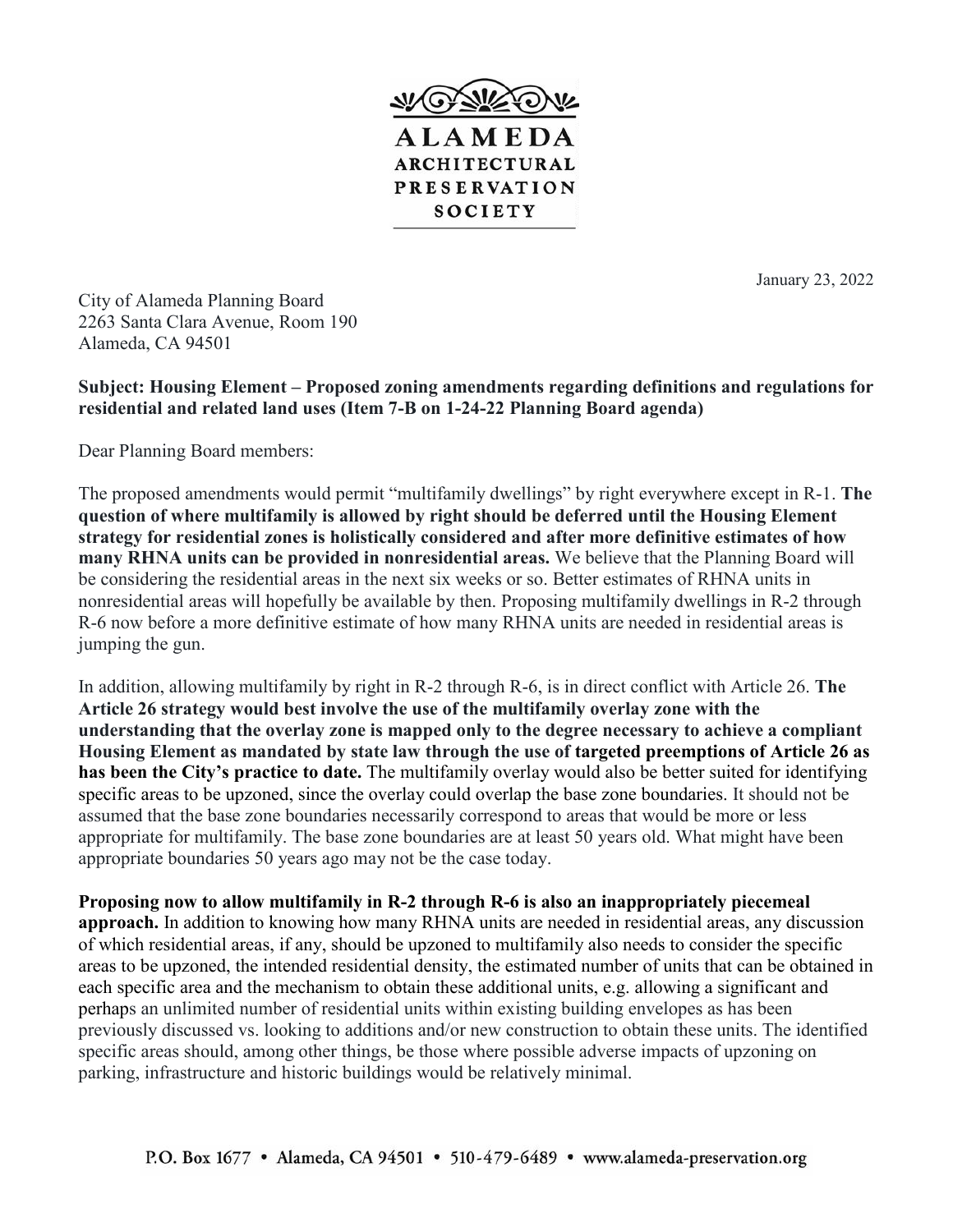Related to the above, 79 permits for ADUs were issued in 2021, well above what was issued in 2020 and continuing an upward trajectory. In addition, staff estimates six additional SB9 units will be produced per year in the R-1 Zone, **which would result in a total of 85 RHNA units per year in the residential zones, or 680 units for the eight year RHNA period, well above the 480 units shown in staff's January 18 City Council Encinal Terminals presentation.** ADUs should steadily increase in 2022 and subsequent years as property owners, contractors, and architects get more familiar with ADU possibilities. The City should monitor monthly ADU production in 2022 and adjust the estimates (likely upward) as the Housing Element progresses based on the actual production. **Note that 680 ADU/SB9 units, rather than the 480 units shown in the January 18 presentation, would reduce the presentation's 450 units called for on other residential district sites to 250.**

Thank you for the opportunity to comment. Please contact me at (510) 523-0411 or chuckleyAICP@att.net if you would like to discuss these comments.

Sincerely,

Christopher Buckley, Chair Preservation Action Committee Alameda Architectural Preservation Society

cc: Mayor and City Councilmembers (by electronic transmission)

Andrew Thomas and Allen Tai, Planning, Building, and Transportation Department (by electronic transmission)

AAPS Board and Preservation Action Committee (by electronic transmission)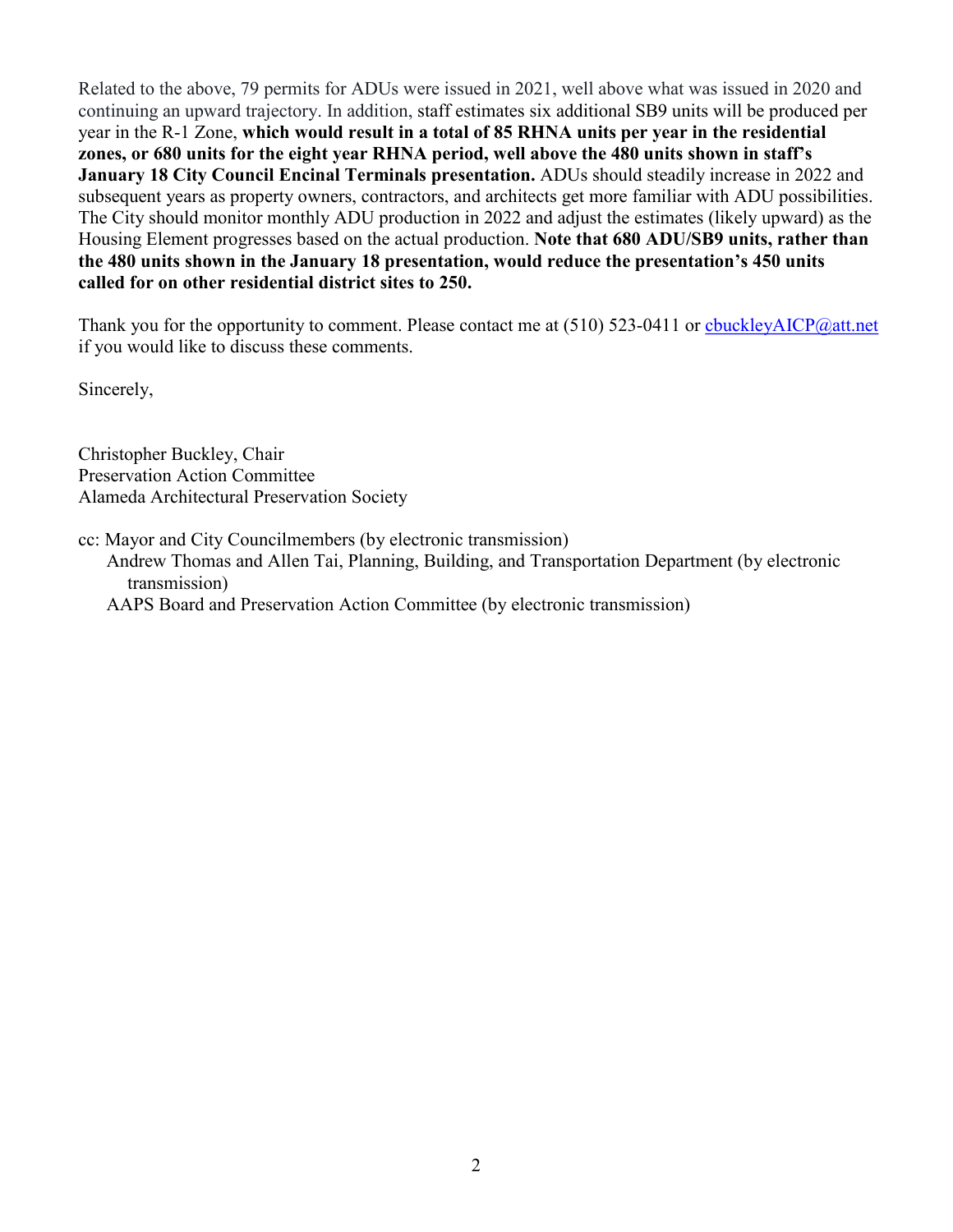| From:    | Dodi Kelleher <dodikelleher@comcast.net></dodikelleher@comcast.net>                 |
|----------|-------------------------------------------------------------------------------------|
| Sent:    | Monday, January 24, 2022 11:37 AM                                                   |
| To:      | Alan Teague; Rona Rothenberg; Asheshh Saheba; Teresa Ruiz; Ronald Curtis; Xiomara   |
|          | Cisneros                                                                            |
| Cc:      | Andrew Thomas; Gerry Beaudin; Erin Garcia; Nancy McPeak; Marilyn Ezzy Ashcraft;     |
|          | Malia Vella; John Knox White; Tony Daysog; Trish Spencer; City Clerk                |
| Subject: | [EXTERNAL] Housing Element - Proposed zoning amendments regarding definitions       |
|          | and regulations for residential and related land uses (Item 7-B on 1-24-22 Planning |
|          | Board agenda)                                                                       |

Dear Planning Board Members and Staff,

This email is written as comment on the proposed zoning changes which would allow multi‐family dwellings in the R‐2 through R‐6 zones by‐right.

This part of the draft is in direct conflict with Article 26. Allowing multi-family of 3 or more units in R-2 through R-6 should use the multifamily overlay zone with the understanding that the overlay zone is used only as necessary to achieve a compliant Housing Element as mandated by state law.

In any event, it is premature proposal. The question of multi-family in these already dense residential areas should be deferred until there are better estimates of how many RHNA units can be provided in nonresidential areas, as well as a better estimate of how many ADUs are projected.

Sincerely, Dolores Kelleher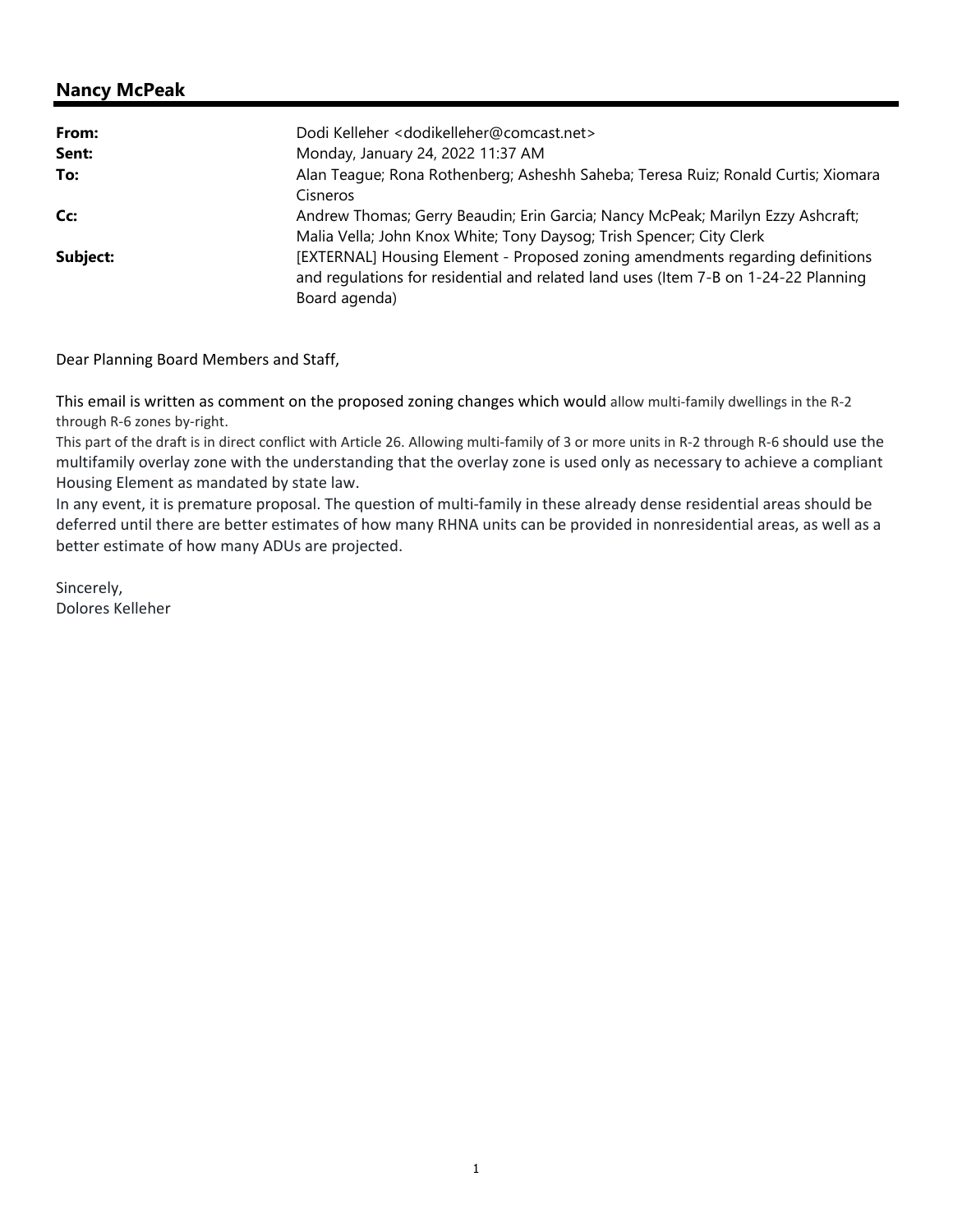**From:** Lara Weisiger **Sent:** Monday, January 24, 2022 12:21 PM **To:** Nancy McPeak; Erin Garcia **Subject:** Fwd: [EXTERNAL] Item 7-B

Thanks!

Begin forwarded message:

**From:** Karen MIller <karenmillercrs@gmail.com> **Date:** January 24, 2022 at 12:04:10 PM PST **To:** Xiomara Cisneros <xcisneros@alamedaca.gov>, Alan Teague <ateague@alamedaca.gov>, Asheshh Saheba <asaheba@alamedaca.gov>, "truiz@alamedaca.govrcurtis@alamedaca.gov" <truiz@alamedaca.govrcurtis@alamedaca.gov>, "hhom@alamedaca.govclerk@alamedaca.gov" <hhom@alamedaca.govclerk@alamedaca.gov> **Cc:** Lara Weisiger <lweisiger@alamedaca.gov> **Subject: [EXTERNAL] Item 7‐B**

Dear Planning Board Members,

I am a long time Alameda resident and agree with the points being made by Chris Buckley and the AAPS. "Proposing multi‐family dwellings in R‐2thru R‐6 now before a more definitive estimate of how many RHNA units are needed in residential areas is jumping the gun." Please defer a decision on this. Thank you.

**Regards,**

**Karen Miller** 



This email has been checked for viruses by Avast antivirus software. www.avast.com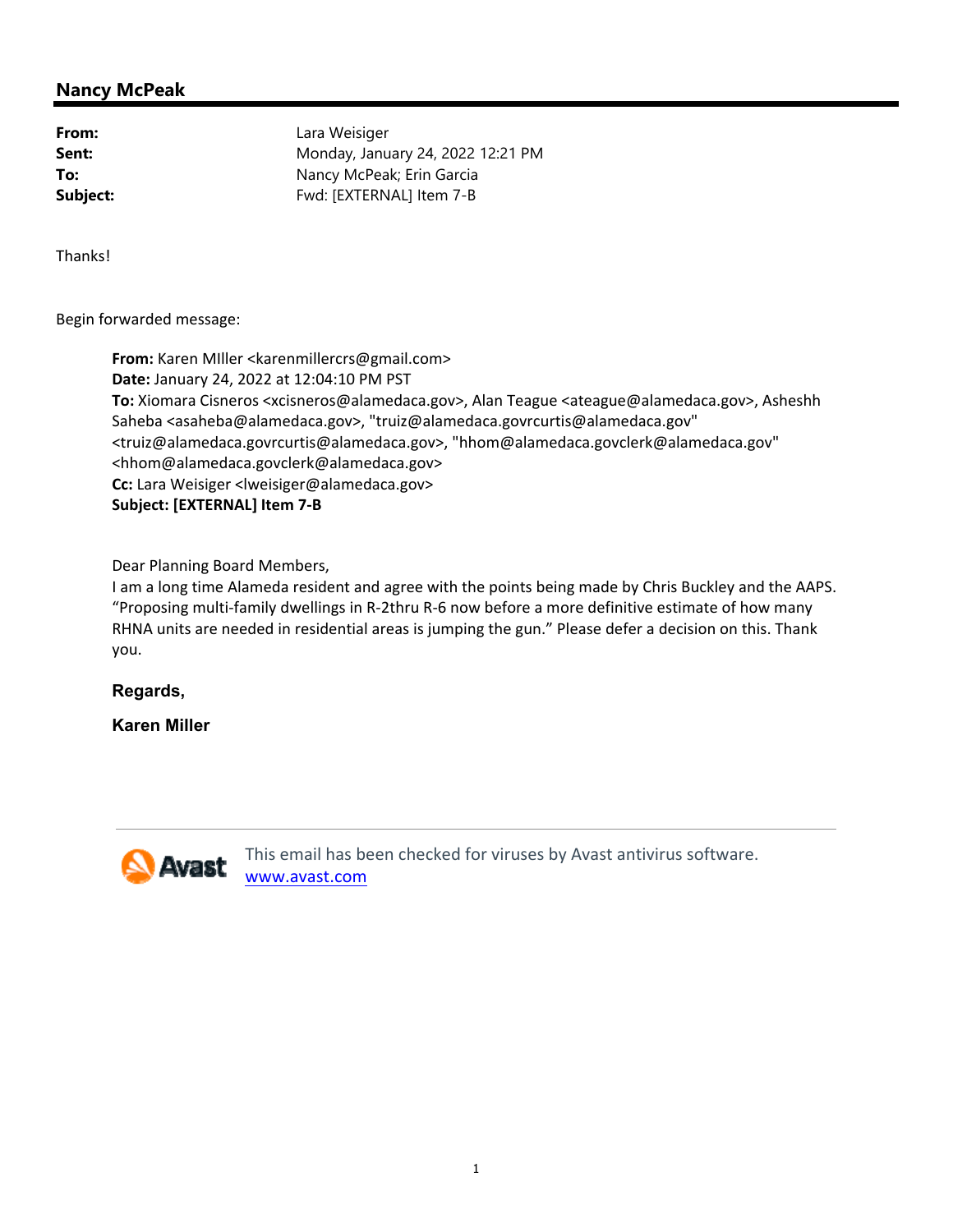January 24, 2022

| To:      | Asheshh Saheba; Teresa Ruiz; Hanson Hom; Alan Teague;<br>Xiomara Cisneros; Rona Rothenberg; rcurtis@alameda.gov  |
|----------|------------------------------------------------------------------------------------------------------------------|
| Cc:      | Nancy McPeak                                                                                                     |
| From:    | Karen Bey                                                                                                        |
| Subject: | January 24, 2022 Planning Board Agenda-Item 7-B Public Workshop<br>Housing Element - R2-R6 Residential Land Uses |

Looking at the current proposed 2023‐2031 Housing Element, the west end will build about 44% of the total required low incoming housing units [995 units out of 2,239 low units]. If at least one of the shopping centers on the west end gets built as Mixed‐Use Housing (MU), it will bring that number closer to 50%.

This doesn't include the emergency shelters units or transitional housing units in the pipeline – all of which are located on the west end.

Comparably, looking at the current proposed 2023‐2031 Housing Element, the east end area will build about 10% of the total required low incoming housing units [228 units out of 2,239]. The 10% number includes 15% of the proposed 800 units at South Shore and 15% of the potential 225 units on Park Street.

To date, none of the emergency shelters or transitional housing units have been placed on the east end.

For all the talk about Fair Housing, there continues to be a huge disparity between the allocation of low income housing on the west end vs the east end even with the proposed changes to the Housing Element; and I am not seeing how the disparity will be resolved.

The argument is that California Fair Housing Laws require that we build equitably across the city, yet there is no clear pathway to do so. Alameda Point has a 25% affordable requirement, but everywhere else on the Island is 15%. This is one part of the inequity.

The California State Ordinance SB9 does not have an affordable component, and neither will the up zoning of the R2‐ R6 residential neighborhoods. There is no mandate to build affordable housing units in either of these two ordinances.

So how do we get there?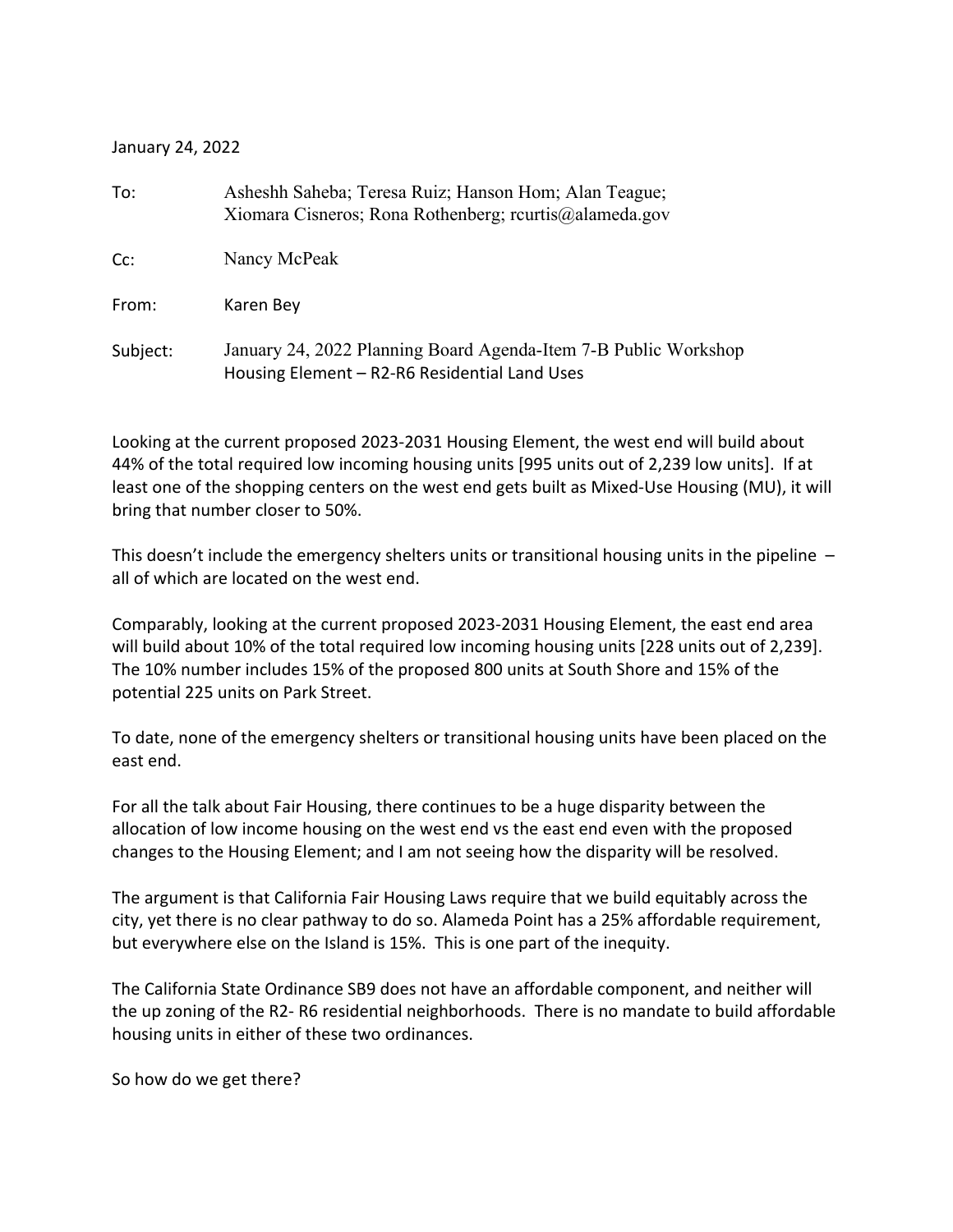Housing Element R2‐R6 Residential Land Uses Page 2 of 2

Perhaps one way to create more equity is the re‐zoning of the vacant industrial buildings in the Northern Park Street District. There are a few large industrial buildings over 70,000 sq ft that can be re-designed to combine affordable and transitional housing units - like what is being built on McKay Ave.

The current zoning for the industrial buildings is North Park Street Maritime Manufacturing (NP–MM), so the zoning will have to be changed to do a development of this type.

Most of these industrial buildings have been sitting vacant for decades - I see an opportunity here to build equitably by converting these buildings to affordable and transitional housing.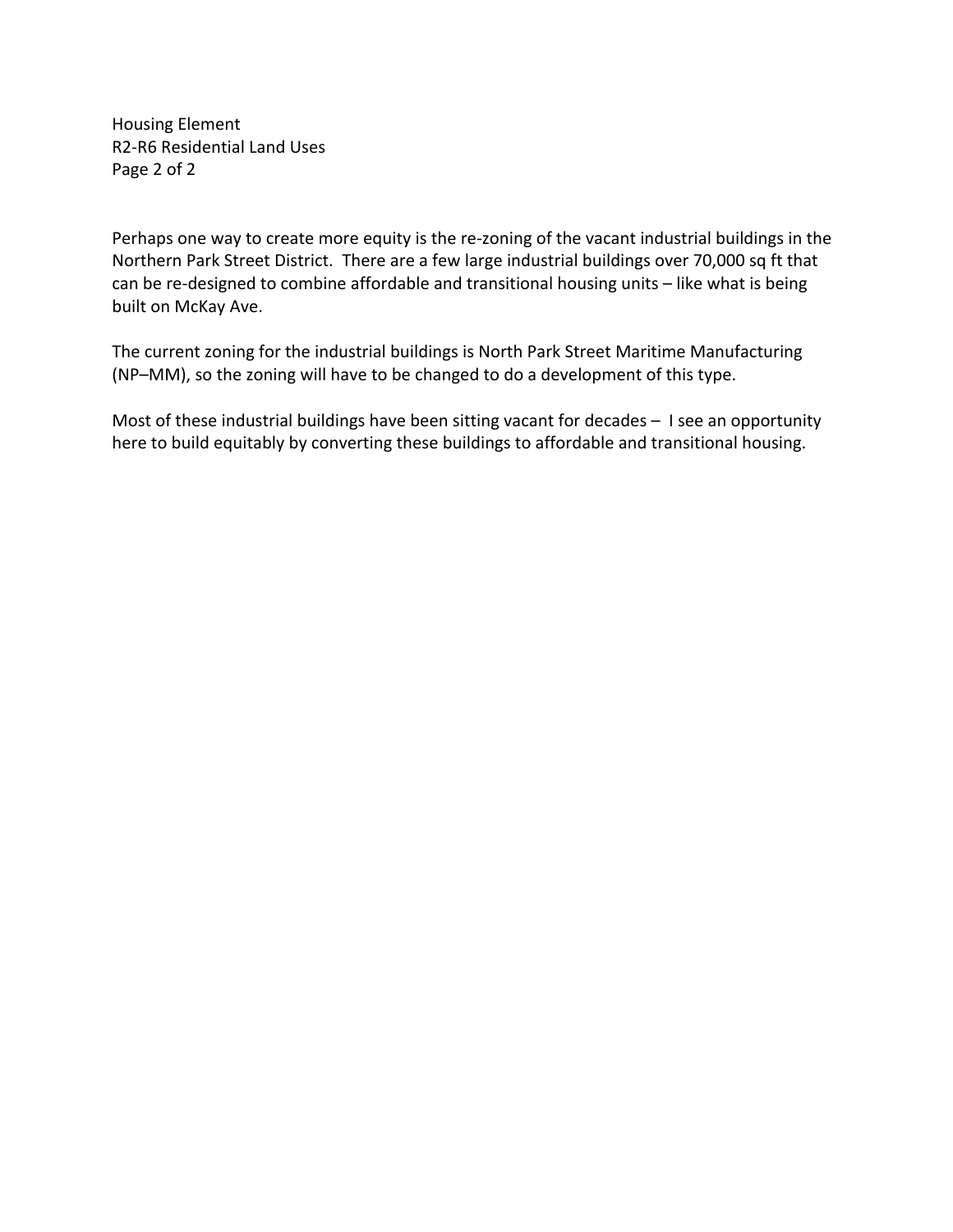| From:    | ps4man@comcast.net                                                                                      |
|----------|---------------------------------------------------------------------------------------------------------|
| Sent:    | Monday, January 24, 2022 3:48 PM                                                                        |
| To:      | Hanson Hom; Rona Rothenberg; Teresa Ruiz; Asheshh Saheba; Alan Teague; Ronald                           |
|          | Curtis; Xiomara Cisneros                                                                                |
| Cc:      | Nancy McPeak; Andrew Thomas; Eric Levitt; Marilyn Ezzy Ashcraft; Malia Vella; John                      |
|          | Knox White; Trish Spencer; Tony Daysog                                                                  |
| Subject: | [EXTERNAL] FW: Item 7-B-Jan. 24 Planning Board Agenda-Housing Element Update-<br>Zoning Code Amendments |

I am resending the letter below to correct the failure to add additional cc: adresees.

**From:** ps4man@comcast.net <ps4man@comcast.net> **Sent:** Monday, January 24, 2022 3:41 PM **To:** 'hhom@alamedaca.gov' <hhom@alamedaca.gov>; 'rrothenberg@alamedaca.gov' <rrothenberg@alamedaca.gov>; 'truiz@alamedaca.gov' <truiz@alamedaca.gov>; 'asaheba@alamedaca.gov' <asaheba@alamedaca.gov>; 'ateague@alamedaca.gov' <ateague@alamedaca.gov>; 'rcurtis@alamedaca.gov' <rcurtis@alamedaca.gov>; 'xcisneros@alamedaca.gov' <xcisneros@alamedaca.gov> **Cc:** 'nmcpeak@alamedaca.gov' <nmcpeak@alamedaca.gov> **Subject:** Item 7‐B‐Jan. 24 Planning Board Agenda‐Housing Element Update‐Zoning Code Amendments

Dear Planning Board Members:

I strongly support the Jan.23 letter to the Board submitted by AAPS objecting to the proposed amendments that would permit "multifamily dwellings" (three or more dwellings per unit) by right everywhere except in R‐1. This proposal runs directly contrary to my understanding of Mr. Thomas's consistent statements that including R‐2 to R‐6 or any part thereof in the new housing element (HE) should be deferred until the availability of all other sites in the city had been maximized. If our goal is the actual production of housing, not just assigning numbers to sites, there are very good reasons for this approach.

1. **Speculation v. Data‐based Projections:**  We have no significant data to indicate that upzoning R‐2 to R‐6 will actually produce a significant number of new dwellings other than ADU data that has only been in place for the past three years. However we have overwhelming data from our current HE driven development indicating that vacant land has produced thousands of new dwellings.

2. **Densifying Crowded Neighborhoods v. Vacant or Underutilized Space:** Several R‐2 through R‐6 neighborhoods already contain pre‐Article 26 multi‐family housing, so that they are already in excess of the current one unit per 2,000 sq. ft. requirement. This will create a level of density that is unsustainable regarding parking, water, sewer and other infrastructure needs, and reduction of our urban forest protection against carbon dioxide and heat.

These neighborhoods are already the source of some of the lowest rent housing in the city, so that any new development will necessarily result in major displacement of lower income tenants. HCD requires that these displaced tenants get monetary relocation assistance, comparable replacement housing and the right to reoccupy the newly developed structure. See https://www.hcd.ca.gov/community-development/building-blocks/index.shtml Increasing the density will significantly increase the land value of development sites. This, along with high construction costs will inevitably result in higher rents that current residents will be unable to pay. Instead of creating affordable housing the result will be gentrification.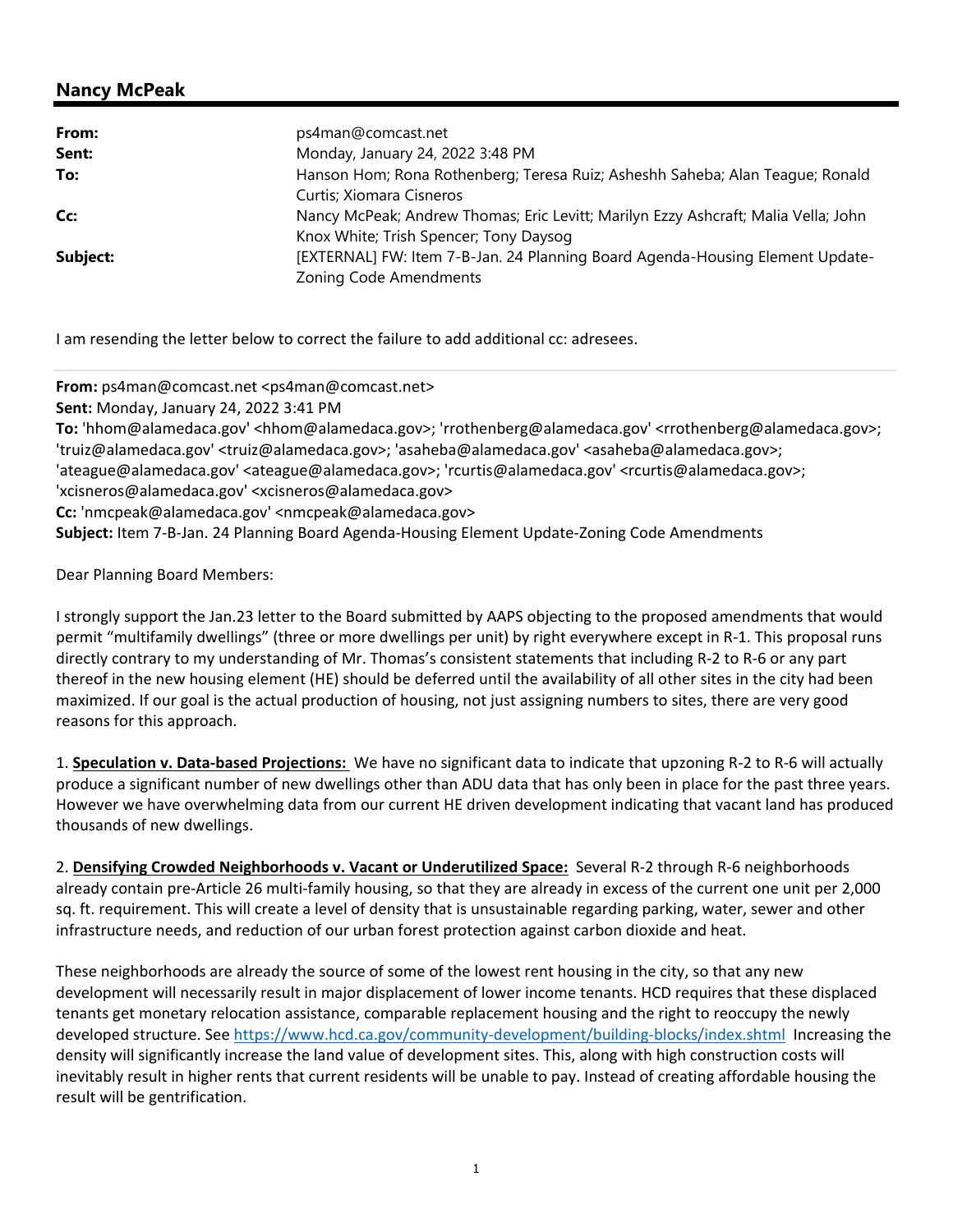Placing our housing in vacant or underutilized space, rather than R‐2 to R‐6, will mitigate or eliminate all of the negative aspects above and will actually produce a higher quality of life to the new residents and produce more open green space.

3. **Piecemeal vs. Efficient Production of Housing**: Production of housing in R‐2 through R‐6 will be a slow piecemeal process dealing with hundreds of different development applications. Production of housing in all of the other sites currently identified, with the exception of R‐1, will be in large chunks by a small number of developers.

If you agree with me that R‐2 to R‐6 should be of the lowest priority for inclusion in the HE and avoided if possible, there is still a fly in the ointment in that it is unlikely that any new vacant or underutilized space will become available before we are required to submit our HE for approval by HCD. I submit that we do not need to have this resolved by that time.

Mr. Thomas has concurred with me that the Housing Element Law allows the city three years after the certification of our Housing Element to do the required upzoning which would give us until 2026 to do so. I suggest that we list Alameda Point with a reasonable capacity in excess of the Navy cap in a number sufficient to allow us to omit R‐2 thru R‐6 except as a "standby" site to be added to the HE only in the event that it is needed to meet our 5353 dwelling RHNA allocation by Jan. 1 2025. We would use the three reasons for this process itemized above as our justification. We would also advise HCD the we have a reasonable expectation that we will be able to meet our RHNA allocation without the inclusion or R‐2 to R‐6 because we are making significant efforts to remove the Navy cap before that date. Secondarily we are constantly working to attract more development interest in the shopping centers and Park/Webster than the numbers now projected in the HE.

I thank you for consideration of my suggestion.

Paul S Foreman